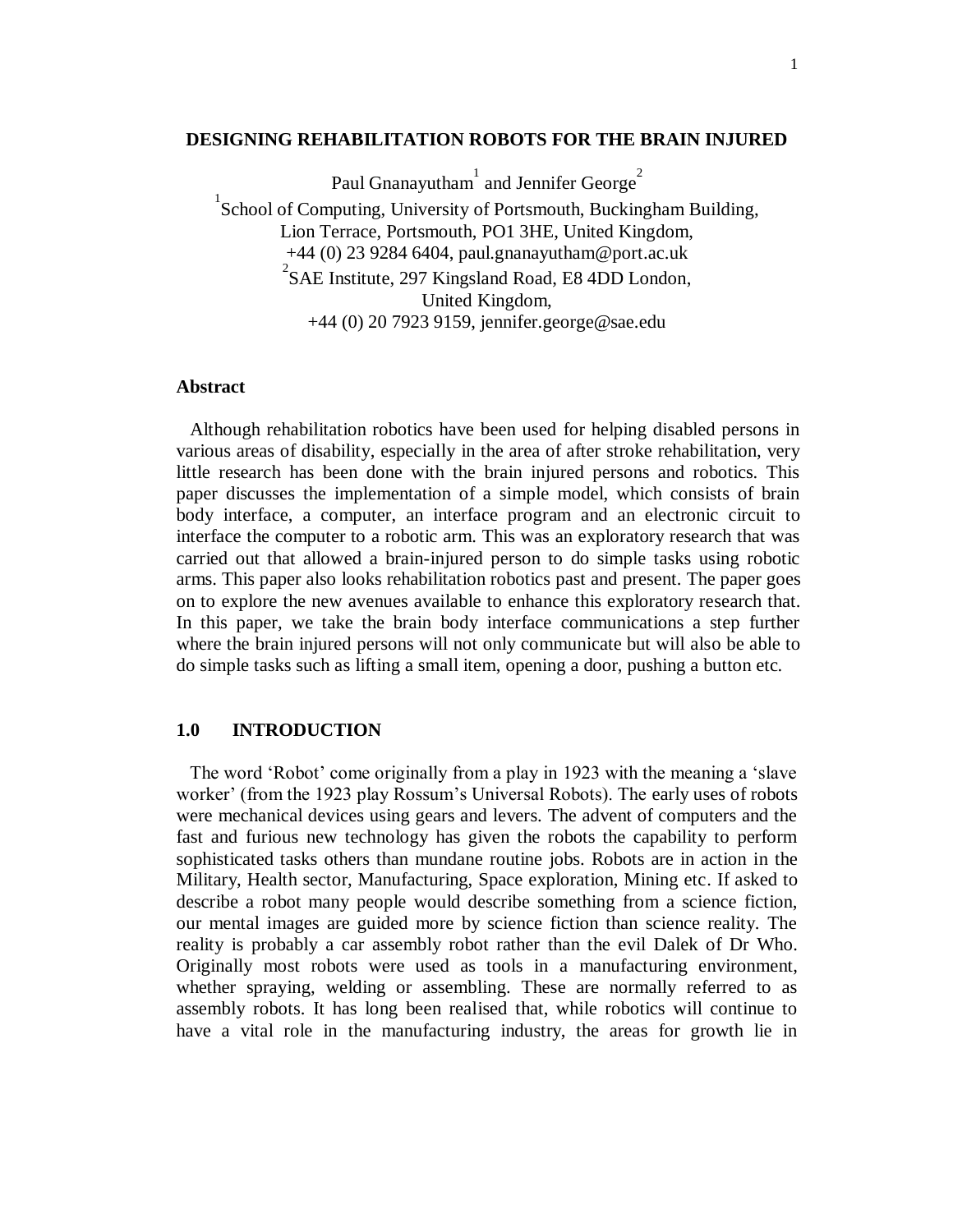applications in *"unstructured and hostile environments"*. Many applications in an unstructured environment are "service" applications. Service robots have for a while been used for tasks at home such as cleaning, cutting the lawn, etc. Also hazardous environments such as searching underwater, within a nuclear reactor, the making safe of bombs and mines.

 Over the past 20 years there has been much research in the area of 'advanced robotics'. The precision of a medical robot is claimed to be even better than a skilled surgeon [\(www.prosurgics.com\)](http://www.prosurgics.com/). In addition to surgery, robotic technology can be used in several ways to benefit people with disabilities. Although there are many potential benefits for the disabled user, there are also very strong requirements and compromises, which must be considered in integrating the robotic arm with the wheelchair. Robots are being used in places such as Japan for caring for the physically handicapped people. These robots do the daily routine chaos thus taking the burden away from the careers and also saving a lot of money. The operators control these mobile robots through the Internet and mobile phones (Yoshiyuki *et al.,* 2000). The new trend in robotics is to control robots remote using the Internet or mobile phone.

## **2.0 REHABILITATION ROBOTICS FROM PAST TO PRESENT**

 Tzika and team claim (2008) that the brain has the ability to regain function through rehabilitative exercises following a stroke also that the brain is malleable, even six months or more after a stroke, which is a longer period of time than previously thought. This gives hope to people who have had strokes, their families and the rehabilitative specialists who treat those (Tzika *et al.,* 2008).

 The first referenced rehabilitation manipulator was the CASE manipulator built in the early 1960, which could move the user's paralysed arm (Kim and Cook, 1985). Mid 1970 saw the next stage of rehabilitation robotics in the form of a workstation based system designed by Roesler with five degree of freedom manipulator was placed in a specially adapted desktop environment, using rotating shelf units (Roesler *et al.,* 1978). Another early workstation system was that of Seamone and Schmeisser. The arm of this system was based around an electrically powered prosthetic arm, mounted on a horizontal track. Various items of equipment (e.g. telephone, book rest, computer discs) were laid out on the simple but cleverly designed workstation table and could be manipulated by the arm using preprogrammed commands (Seamone and Schmeisser, 1986). Mason and Peizer (1978), developed the first ever robot arm mounted to a wheelchair, potentially offering much greater freedom than a workstation mounted system. The four degree of freedom arm and its novel telescoping design allowed it to reach to the floor or the ceiling (Hillman, 2003). Some more examples (Hillman *et al.,* 2002a):

- Desk based system *"Wolfson" robot* for the desk based activities;
- Trolley mounted system "*Wessex" robot* requires a carer to move a trolley-based manipulator around from one room to another;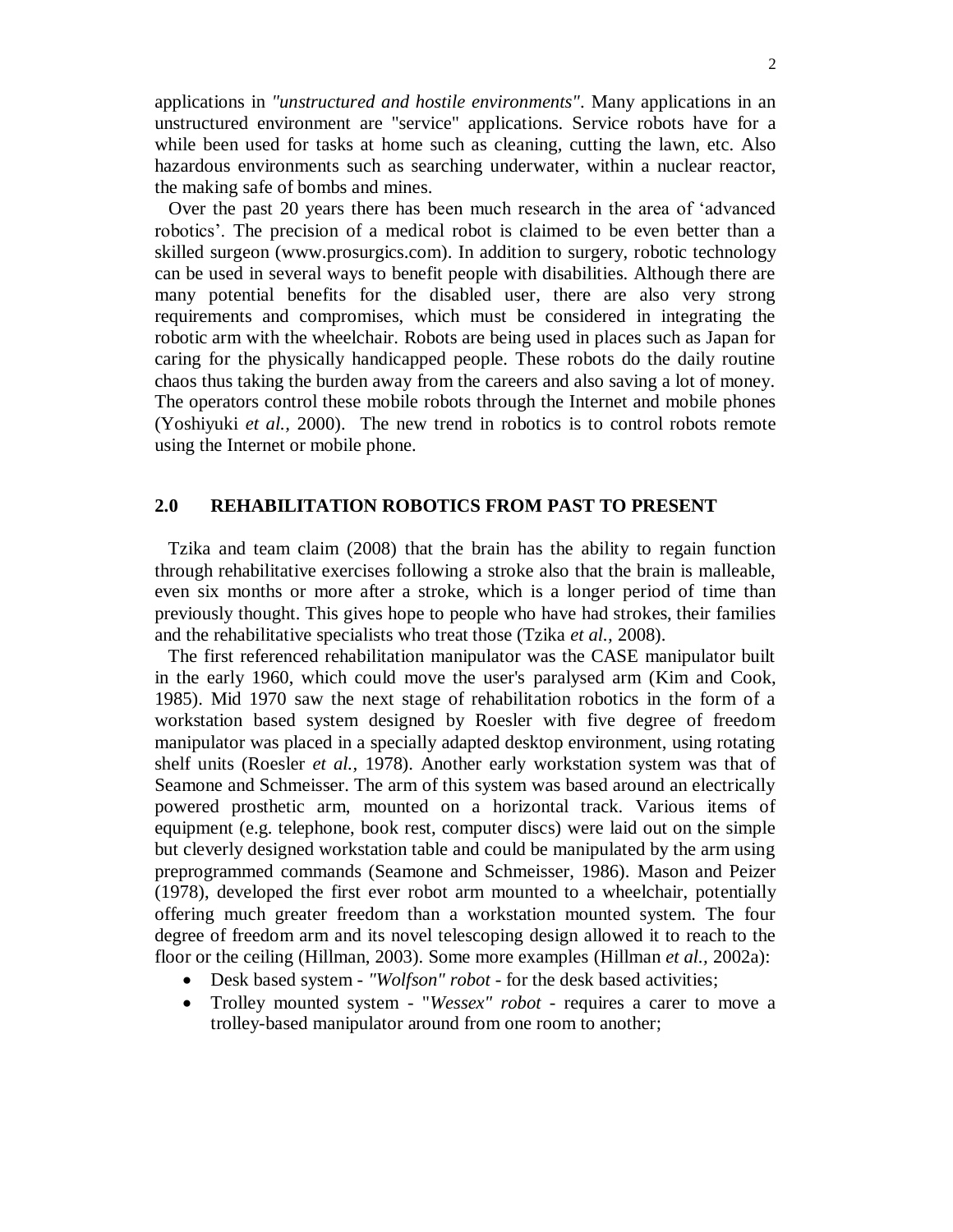Wheelchair mounted system - *"Weston" robot* - shares many common components with the trolley-mounted system, but mounted to a wheelchair.

 All the rehabilitation robots mentioned above needed some type of motoring ability to manipulate such as a switch or joy stick and utilise the robot for carrying out various tasks. However the brain injured quadriplegic community was not catered by the developers of the rehabilitation robots above. This paper looks at the possibility of catering for this group of brain injured quadriplegic individuals to use rehabilitation robots for similar usage. The results of an exploratory study carried out using a robotic arm and bio-potentials from the forehead of a brain injured user is used an example of what could be done to cater for this group of brain injured quadriplegic individuals.

### **3.0 DESIGNING FOR THE BRAIN INJURED**

 There are several areas where a robotic device might assist a disabled person, here are some examples (Hillman *et al.,* 2002b):

- Eating and drinking (Figure 1);
- Personal hygiene, such as washing, shaving;
- Work and leisure, such as handling papers, books or videos (Figure 2);
- Access, such as opening doors, operating light switches or lift buttons;
- Reaching and moving, such as reaching down to pick up an item off the floor or reaching up to get an item off of a shelf.

 As for the mechanical construction of attaching a robotic extension to a wheelchair there are different requirements in comparison to either a desktop or mobile system. Mounting a robotic extension into a desktop provides a "workstation" based approach, and all the items to be manipulated are placed within a known area of reach. The mobile approach is similar since the trolleymounted robotic extension is intended to interact with objects at a number of different workstations (Hillman *et al.,* 2002b). Another choice of construction will be an agent architecture in which the agent must operate without hindering the user's ability to take direct action when he/she will choose (Hillman *et al.,* 2002b).

## **4.0 ROBOTS FOR QUADRIPLEGIC BRAIN INJURED**

 Not all users with special needs can use a mouse, trackball, and keyboard or have the ability to speak to a speech recognition system. So we need a device that provides communication capabilities for those who cannot use any of the regular input devices (Gnanayutham and George, 2007 and 2009) such as:

 HeadMouse™ - using wireless optical sensor that transforms head movement into cursor movement on the screen;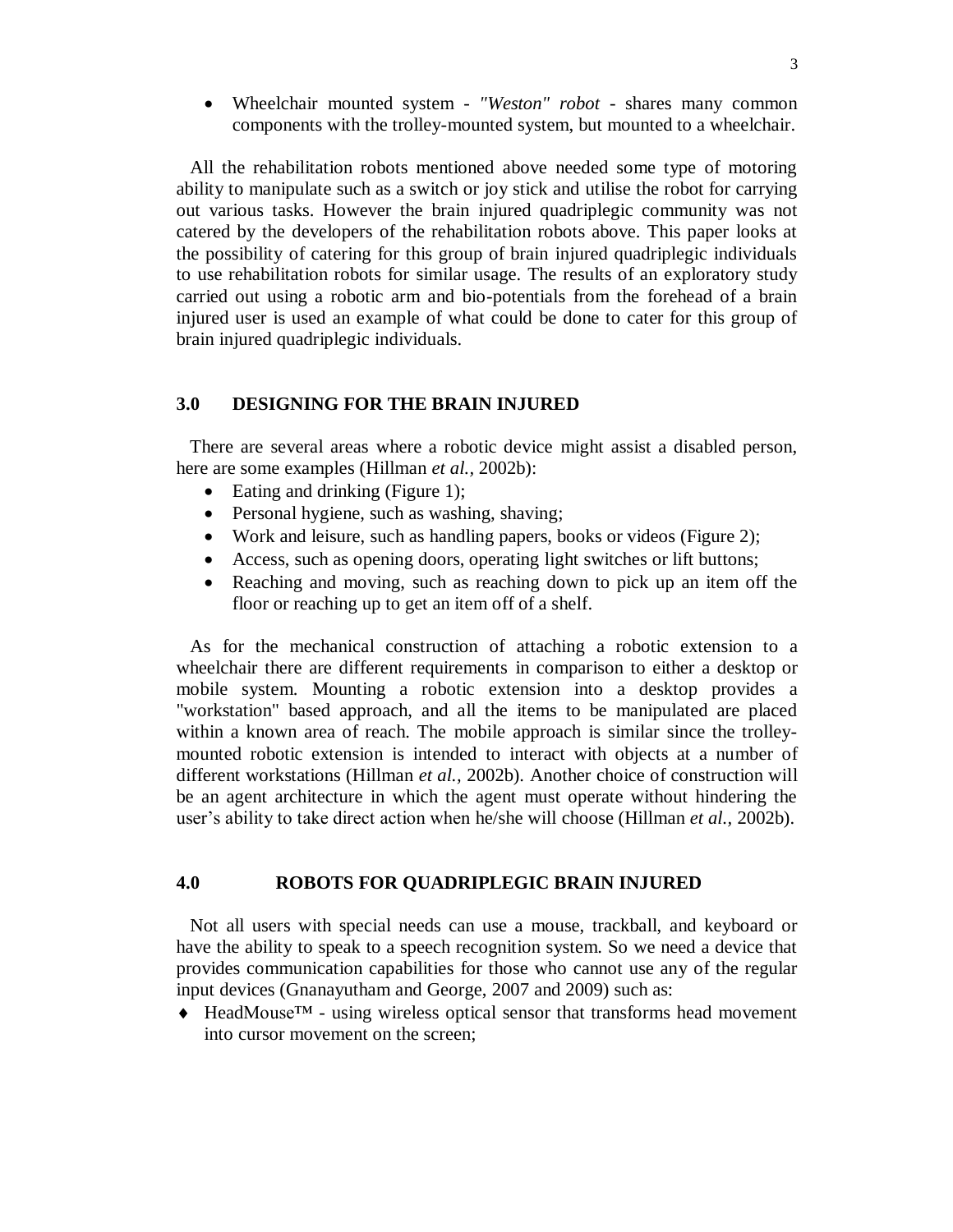- Tonguepoint™ a system mounted on mouth piece;
- Eye Tracker™ a system that allows the monitoring of both the conscious and unconscious gaze

 All the devices above have their advantages and disadvantages. A user with cerebral palsy will not have good motor abilities to operate the 'Tonguepoint™'. A user with spinal vertebrate fusion may not be able to turn his or head and the HeadMouse<sup>™</sup> will be of no use to this user. At present one of the brain computer interface devices that can cater for the quadriplegic brain injured individual is the Cyberlink™ (Figure 3) because it uses a combination of bio-potentials. 'Cyberlink™' can be used as a technology that combines eye movement, eye blink, facial muscle and brain wave bio-potentials detected at the user's forehead to generate a mouse input that can be used for communicating. Cyberlink™ uses the forehead as noninvasive site, for convenience and also because it has a rich variety of bio-potentials. The signals for communications are obtained by attaching probes on the forehead of the patients. It is 3 silver/silver chloride contact electrodes (i.e. non-invasive), which are placed on a headband that picks up EEG (brain wave), EMG (muscle movement wave) and EOG (Eye ball movement) signals when applied on the forehead. These are then fed into an amplifier box and then to the mouse port, so the computer just sees the device as a mouse, which, is used to control the cursor. The main signals used are due to muscle movement, only about 10% is due to thought processes (Brain wave). We used the Cyberlink™ to communicate with the brain injured persons to get basic yes/no answers (Gnanayutham and George, 2009a). This time we want to go a step further and make the brain injured user perform simple tasks using a robotic arm (Doherty *et al.,* 2003, Gnanayutham *et al.,* 2001).

 The model for operating the robotic arm using the brain body interface consisted of following components:

- 1. A Cyberlink™ brain body actuated control technology system that connects to the computer via the serial port;
- 2. A computer with a parallel port and serial port free. An Interface program written in Visual Basic<sup>™</sup> to operate the functions of the robotic arm;
- 3. An Electronic circuit to read the parallel port of the computer and operate the motors that manipulate the robotic arm;
- 4. A robotic arm (Super Armatron™) that is operated using a series of motors.

 The figures 4, shows the model for operating the robotic arm using the brain body interface. The computer needed one serial port for the Cyberlink™ and a parallel port for the electronic circuit that interfaced the computer with the robotic arm. The Cyberlink probes were attached to the forehead of the user and the other end of the Cyberlink was connected to the serial port of the computer (Gnanayutham *et al.,* 2001).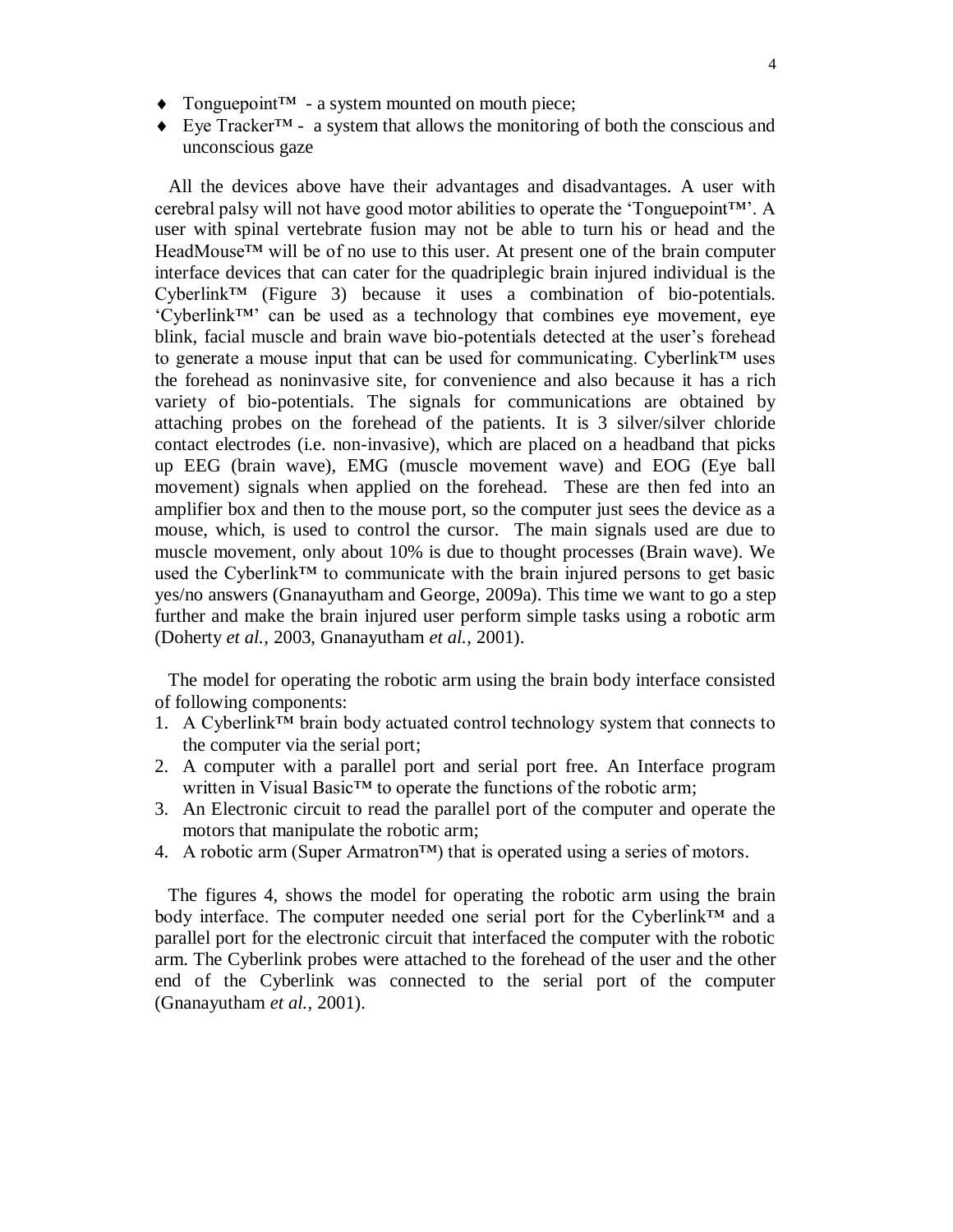The computer had a program written in Microsoft Visual Basic 6.0™, which had six paths for controlling the robotic arm (Figure 6). The paths ended up in one of these functions, arm go up, arm down, arm left, arm right, open claw and close claw. When one of these six functions were triggered, the program sent a binary code to the parallel port, which drove one of the motors to carry out what was requested by the user. The Electronic circuit used in the above setup is shown below.

 In Figure 5, we see the block diagram of the electronic circuit that was used. The output from the parallel port was decoded and used for switching transistors. The transistors switched the motors on and off in either direction. The mechanical side of the circuit included aligning shafts and making sure there were no vibrations.

 The robotic arm described in this section was developed and used as a live demonstration at the ICCIT'2001 conference in New Jersey where a quadriplegic individual picked up a cup to his mouth to show, how we can use a brain body interface and operate a robotic arm. Since then the researchers have concentrated on mainly communication, recreation and controlling the environment using brain body interfaces (Gnanayutham *et al.,* 2009b). Now the researchers feel it's time to help this group of the disabled who perhaps need robotics than other motor impaired individuals. There is one previous successful research carried out by Felzer, and Freisleben (2002) but no commercial product has come out of that piece of research. At present work is carried out at University of Essex also on navigating a wheel chair using bio-potentials (Chen *et al.,* 20007, Lai *et al.,* 2009).

#### **4.0 SUMMARY AND CONCLUSIONS**

 This paper indicated the various choices of rehabilitation robots that are available in the market, used mainly for stroke rehabilitation and other disability where the user is able manipulate a mouse, switch or a joystick. This paper also tackled the area of giving this sophisticated and powerful robot as a tool for the brain injured who perhaps need it more than any other category of people. Robots have been in science fiction for many years and but now we can extend these robots to the brain injured quadriplegics personnel by using their bio-potentials as the input instead of a mechanical switch, mouse or a joy stick. This exciting new research is going to change many a brain-injured person's life and set them on the path of rehabilitation.

#### **References**

Chun, S. L. T., Pei, J., John, Q. G., Huosheng, H., Kui, Y., (2007), EMG-based Hands-Free Wheelchair Control with EOG Attention Shift Detection, Proceedings of the 2007 IEEE International Conference on Robotics and Biomimetics, Sanya, China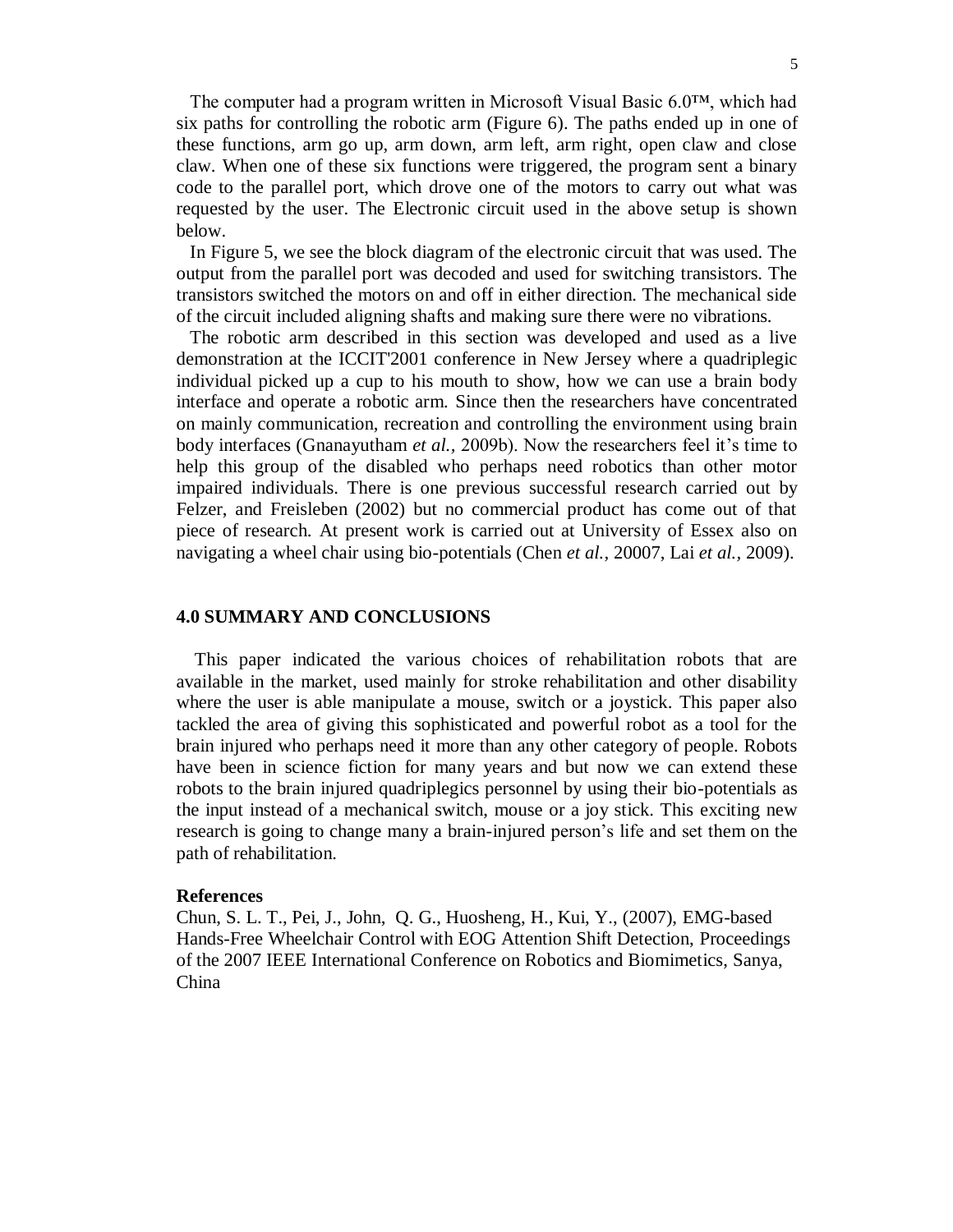Doherty, E., Wong, Y., Fernandes, J., Gnanayutham, P., Stephenson G., (2003). *The OWI-007 Robotic Arm, Cyberlink Interface, and Visual C++ Interface are a Great Help to the Handicapped and a Good Platform for Teaching Technology*, Njedge.net Conference, October 2003, New York.

Felzer, T., Freisleben, B., (2002), HaWCoS: the "hands-free" wheelchair control system, Proceedings of the fifth international ACM conference on Assistive technologies, Edinburgh.

Gnanayutham, P., Bloor, C., Cockton, G. (2001). *Robotics for the brain injured: An interface for the brain injured person to operate a robotic arm* – October 2001, *ICCIT'2001***,** New York.

Gnanayutham, P., George, J., (2007). *Inclusive Design for Brain Body Interfaces,* Edited by Schmorrow, D., D and Reeves, L., M., HCI International 2007, Lecture Notes in Computer Science Series, Springer, LNAI 4565, July 2007, Beijing, 102 – 111.

Gnanayutham, P., George, J., (2009a). *Communicating, Recreating and Controlling the Environment Using an Adaptive Brain-Body Interface*, DSAI 2009, June 2009, Published by UTAD, Lisbon, 71 - 78.

Gnanayutham, P., Cockton, G., (2009b). *Adaptive Personalisation for Researcher-Independent Brain-Body Interface Usage*, CHI 2009, April 2009, ACM Press, Boston, 3003 - 3019.

Hillman, M.R., (2003). *Rehabilitation robotics from past to present - a historical perspective*, ICORR, April 2003, Daejeon.

Hillman, M.R., Evans, N.M., Orpwood, R.D., (2002a). *Improving the flexibility of an assistive Robot,* Proceedings of the Cambridge Workshop on Universal Access and Assistive Technology 2002, Springer Verlag.

Hillman, M.R., Hagan, K., Hagan, S., Jepson, J., Orpwood, R.D., (2002b). *The Weston Wheelchair Mounted Assistive Robot – The Design Story*, Robotica Vol. 20, 125 – 132, Cambridge University Press

Lai, W., Huosheng, H., Kui, Y., (2009), Use of Forehead Bio-signals for Controlling an Intelligent Wheelchair, Proceedings of the 2008 IEEE, International Conference on Robotics and Biomimetics, Bangkok.

Mason, C.P., E.Peizer, E., (1978). *Medical Manipulator for Quadriplegic*, IRIA 1978, New Delhi.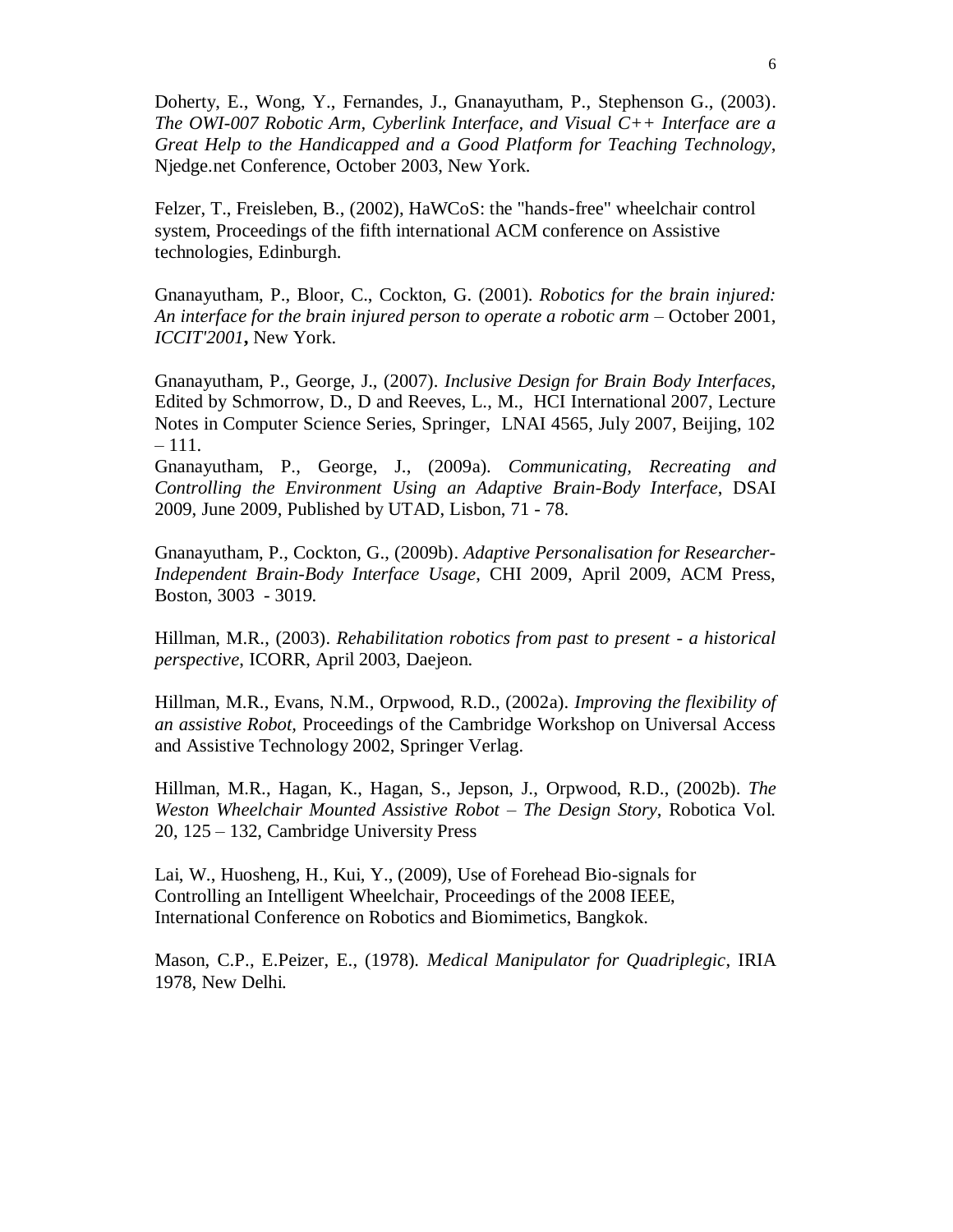Roesler.H., Kuppers, H.J., Schmalenbach. E. (1978). *The Medical Manipulator and its Adapted Environment: A System for the Rehabilitation of Severely Handicapped,* Proc Int'l Conf. on Telemanipulators for the Physically Handicapped.

Seamone, W., Schmeisser, G., (1986). *Evaluation of the JHU/APL Robot Arm Workstation, Interactive Robotic Aids*. World Rehabilitation Fund Monograph#37, York.

Tzika, A., Khanicheh, A., Rosen, B., Astrakas, L., Moskowitz, M., (2008). *Stroke Rehabilitation Improved By Robotic Technology*, *Medical News Today,* December 2008.

Y.Kim, Y., Cook, A.M., (1985). *Manipulation and Mobility Aids*, Electronic Devices for Rehabilitation, Chapman and Hall, London.

Yoshiyuki, T., Takashi, K., Tateki, U., Masao, M., Hiroyuki, K., (2000). Development of the Mobile Robot System to aid the daily life for Physically Handicapped, Proceedings of the  $7<sup>th</sup>$  International Conference on Computers Helping People with Special Needs, Boston.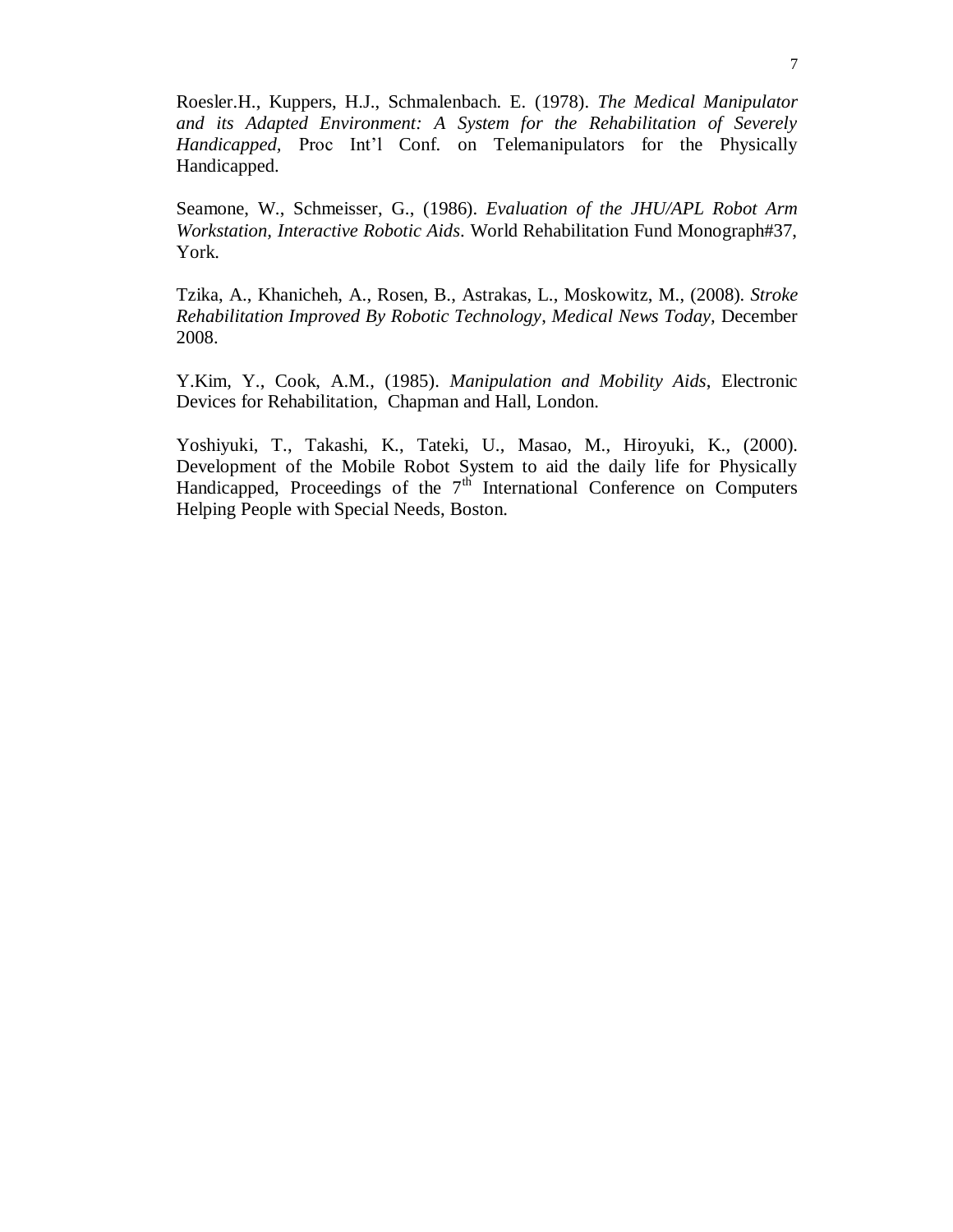**Figure 1** - *Robot for eating and drinking*

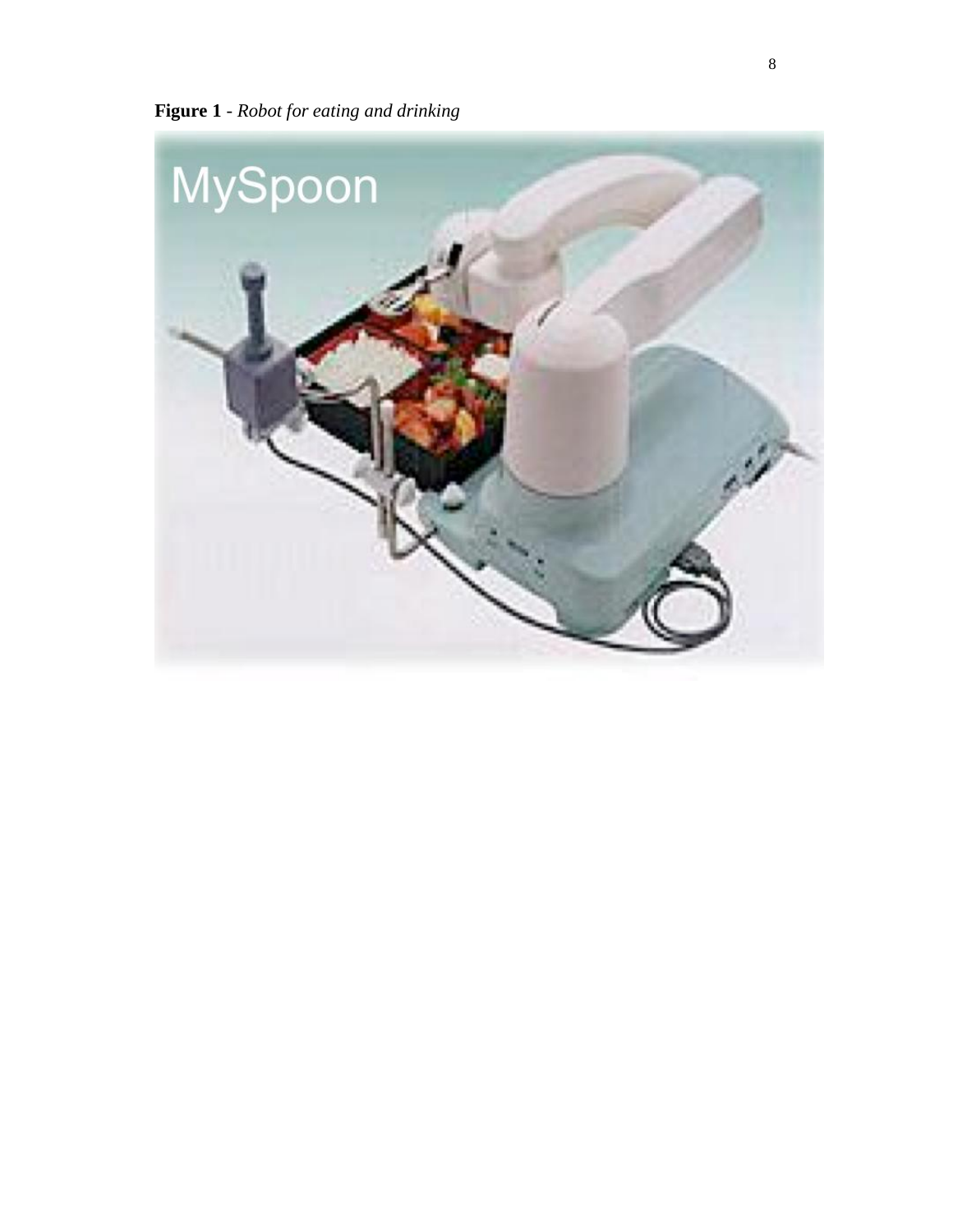

**Figure 2** - *Work and leisure, such as handling papers, books or videos*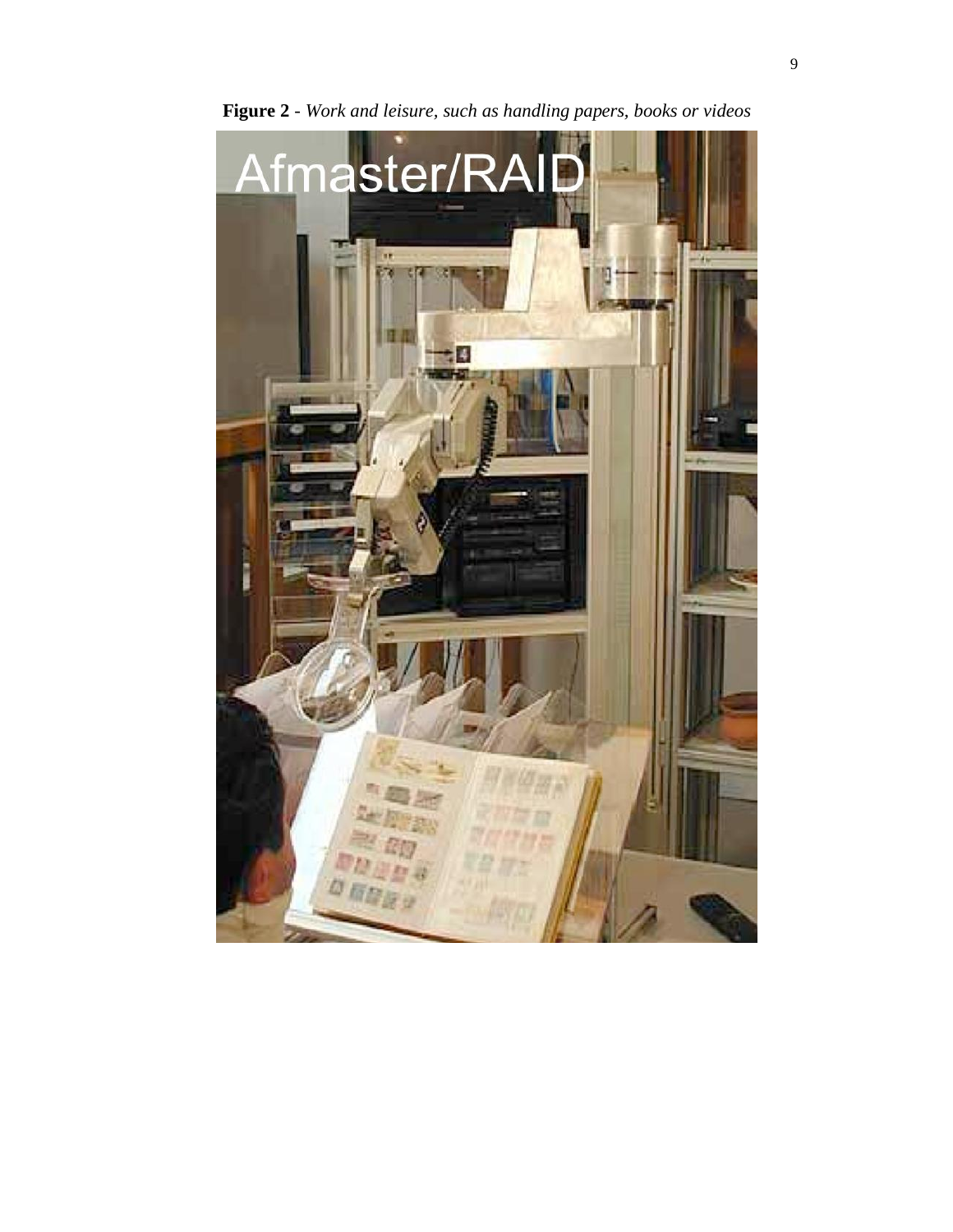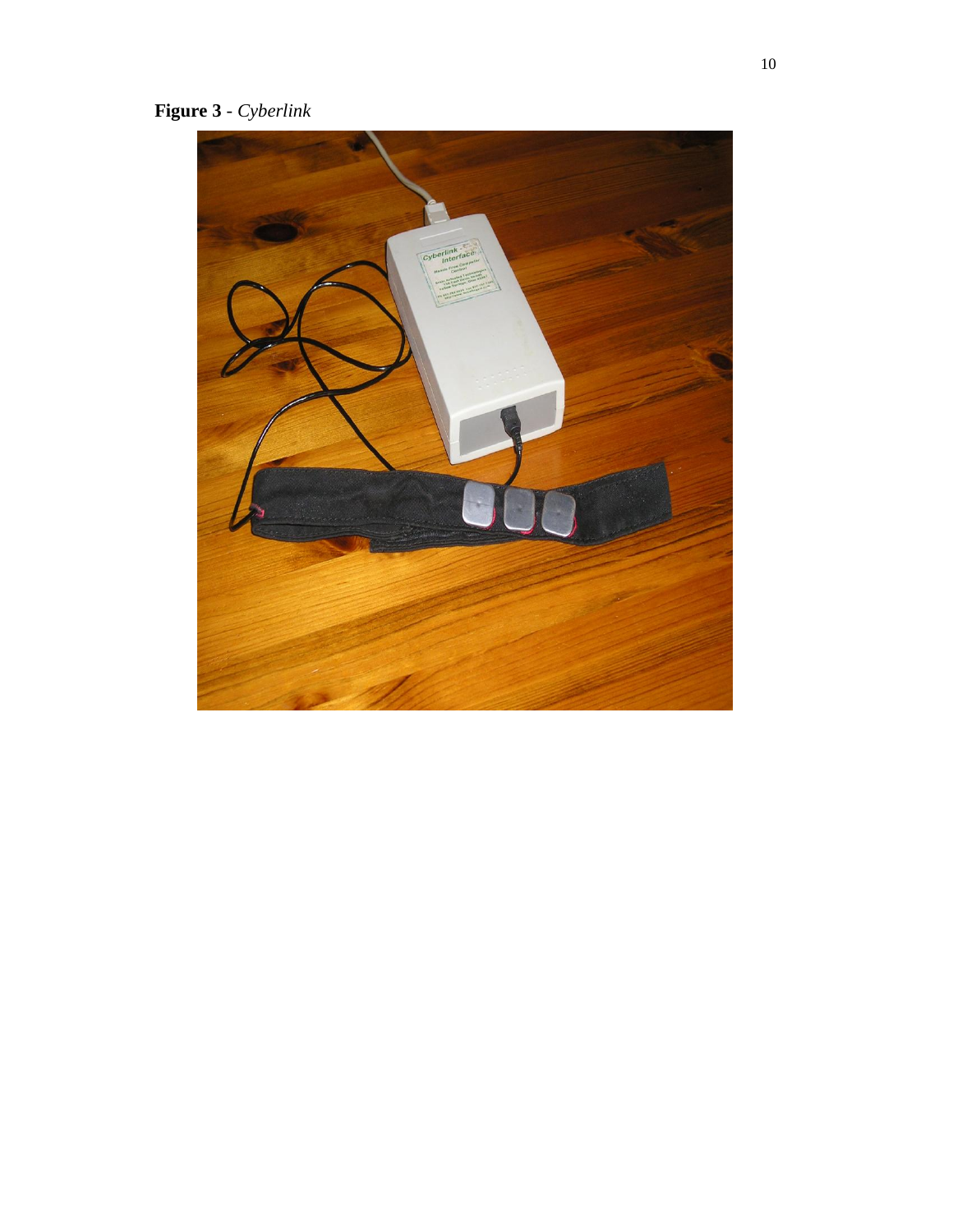**Figure 4** – *Model for operating the robotic arm*

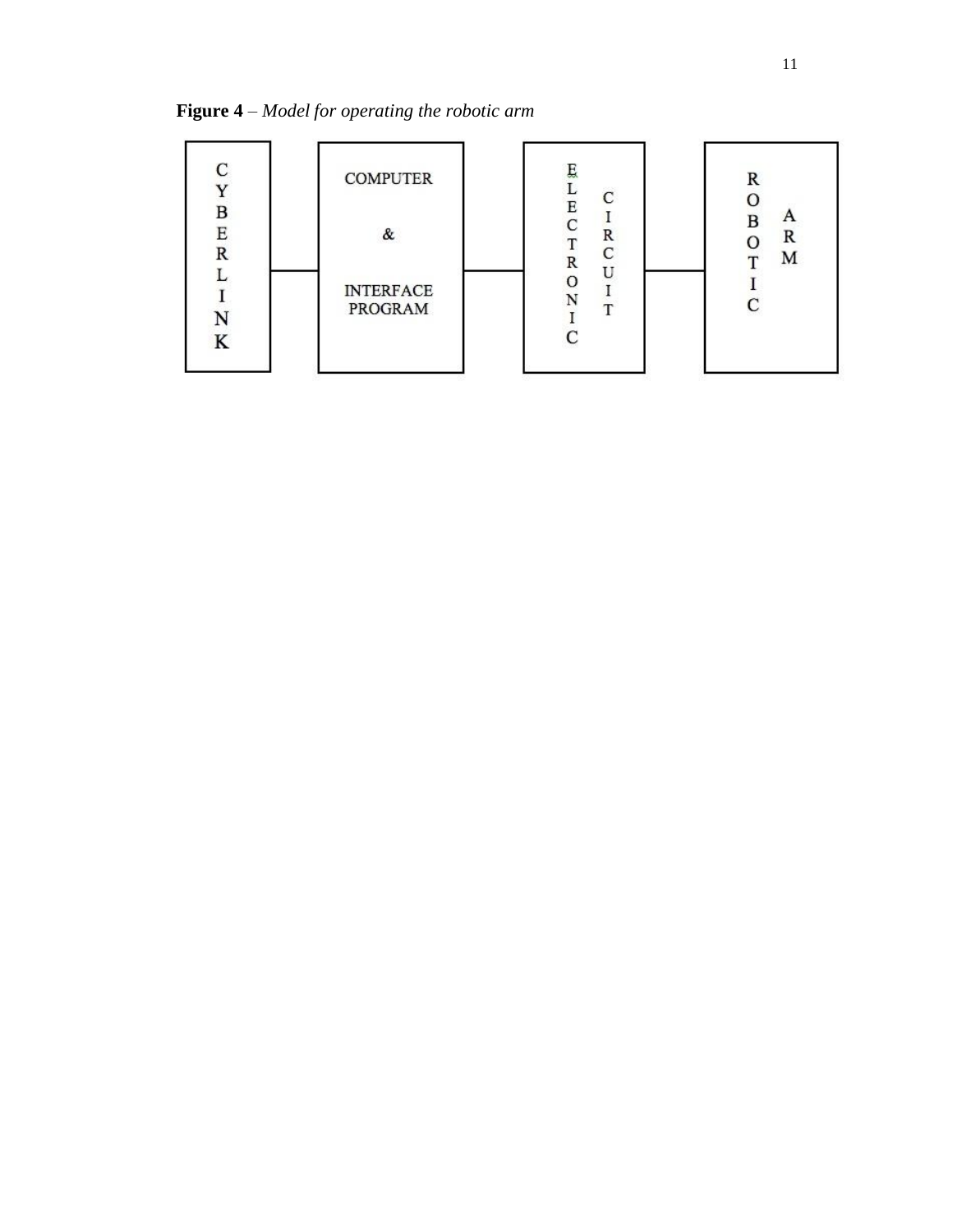**Figure 5** - *Electronic Circuit*